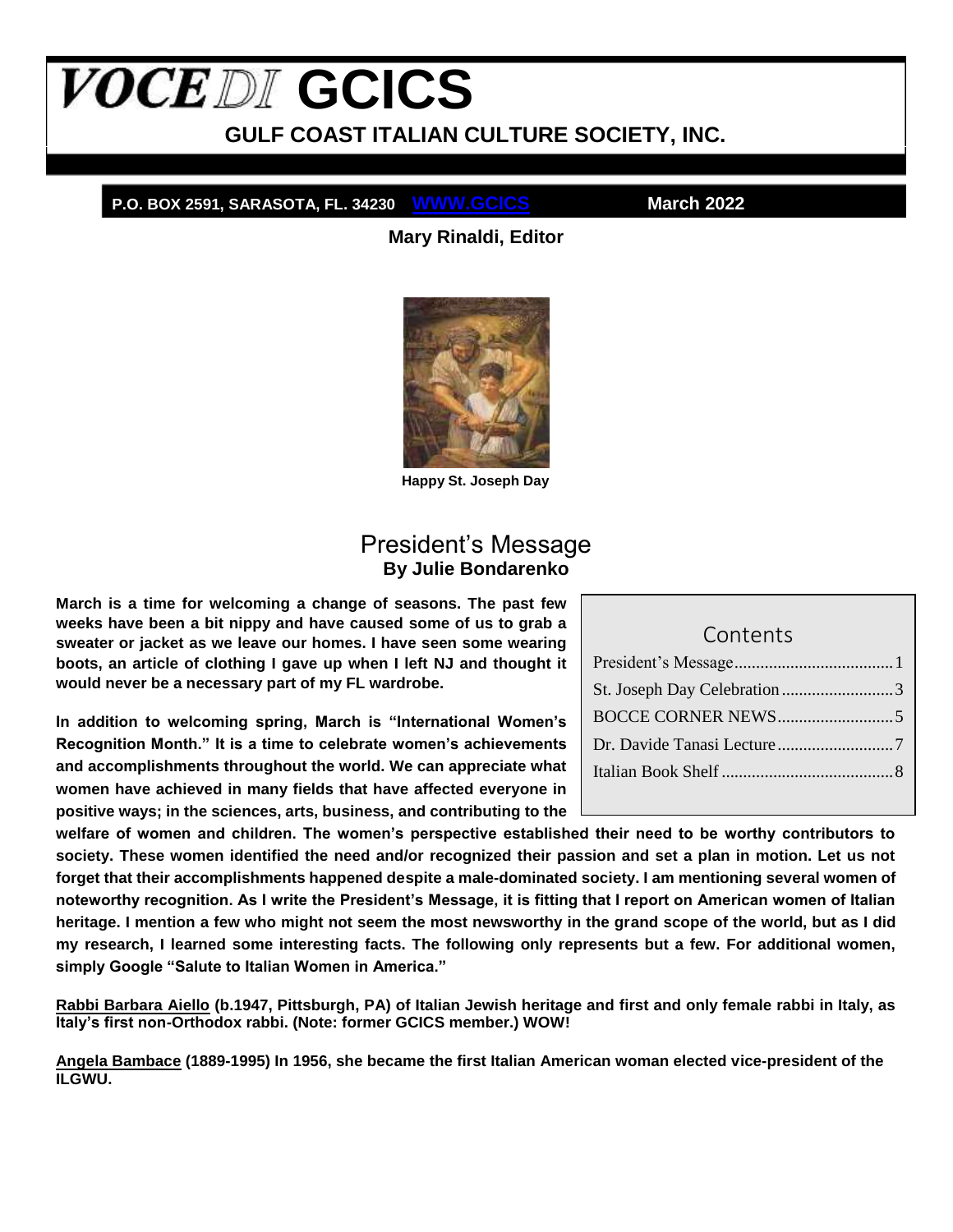**St. Frances Xavier Cabrini (1850-1917) Founded the Missionary Sisters of the Sacred Heart of Jesus; major support to Italian immigrants; first naturalized citizen of the USA to be canonized by the Roman Catholic Church (7/1/46).**

**Patricia Russo (suggested by Noni St. Amand) (b.1952, Trenton NJ) first woman to become CEO of Lucent Technologies; currently serving on the Board of Directors of General Motors, Merck and Co. and Arconic, Inc.**

**Eleanor Marie Cutri Smeal (b.1939) activist, grassroots organizer, president, and cofounder of National Organization for Women (NOW); coined the phrase "gender gap."**

**Congratulations go out to Tom Hurban for another successful Bocce Invitational at the Cascades. Tom, you did a fantastic job! We all felt as you said, "we are here to have fun" and that is what it is about. I look forward to next year. A returning member commented on how much she was enjoying herself. That is on you Tom, fantastic job. Thanks for your arduous work!**

**To date we have received 10 applications for our 2022 scholarship awards. The committee will meet in the coming days to select those who will be interviewed. These applicants are all bright and meet our criteria. All are of full or partial Italian heritage. These necessary ingredients make anyone of them worthy recipients of our scholarships. It is an exciting time! I look forward to seeing you at our Scholarship Festa at Stoneybrook GCC on 4/9/22. At this event, you will hear from our scholarship recipients and realize how your contributions helped in meeting GCICS's mission.**

**I wish to express my gratitude to George Arfield, Social & Cultural Chair. George, you find the most interesting people to address our members. Dr. Tanasi gave an exhilarating lecture entitled "Around the Roman Table: Tidbits from Ancient Sicily." I heard nothing but praise from members for George and Dr. Tanasi. Thank you, George!**

**GCICS Secretary Ellen Roderick was responsible for publicizing the event, taking reservations, and acquiring Selby Library auditorium. Ellen keeps us informed on events, what to expect, and how to register. She also keeps track of the number of participants and the "no shows." Please, I know there are times when things just slip. I would not be a truth teller if I said, "it never happens to me." Please keep your calendar up to date and check it. It disappoints our speaker after we have informed him/her of how many to expect. If you cannot make it and need to cancel notify us ahead of the event. Thank you so much for understanding. And thank you, Ellen, for helping in making this event the success it was.**

**February 24 marked the first in-person event taking place indoors in two years. I was extremely happy to welcome members and guests who have not been seen in a long time. I am hopeful if not confident that we can now enjoy all coming events indoors or outdoors.**

**Friday, March 4, is our Annual Meeting at Peridia GCC. Ellen has re-confirmed attendees. I ask you to make sure it is part of your itinerary for that day. GCICS has paid for 70 guests. If you cannot make it, let Ellen know no later than 24-48 hours prior so that she may offer a vacant seat to another member.**

**I thank our Board for its cooperation and dedication throughout these past many months. They are the reason we function successfully. Let us remember to be kind to one another and may God bless us all at this time of continued uncertainty during this global threat to our analysis of the global threat to our analysis of the global threat to our analysis of the global threat to our analysis of the global threat to our analysis of the gl** 

**security and freedom.** [RETURN](#page-0-1)

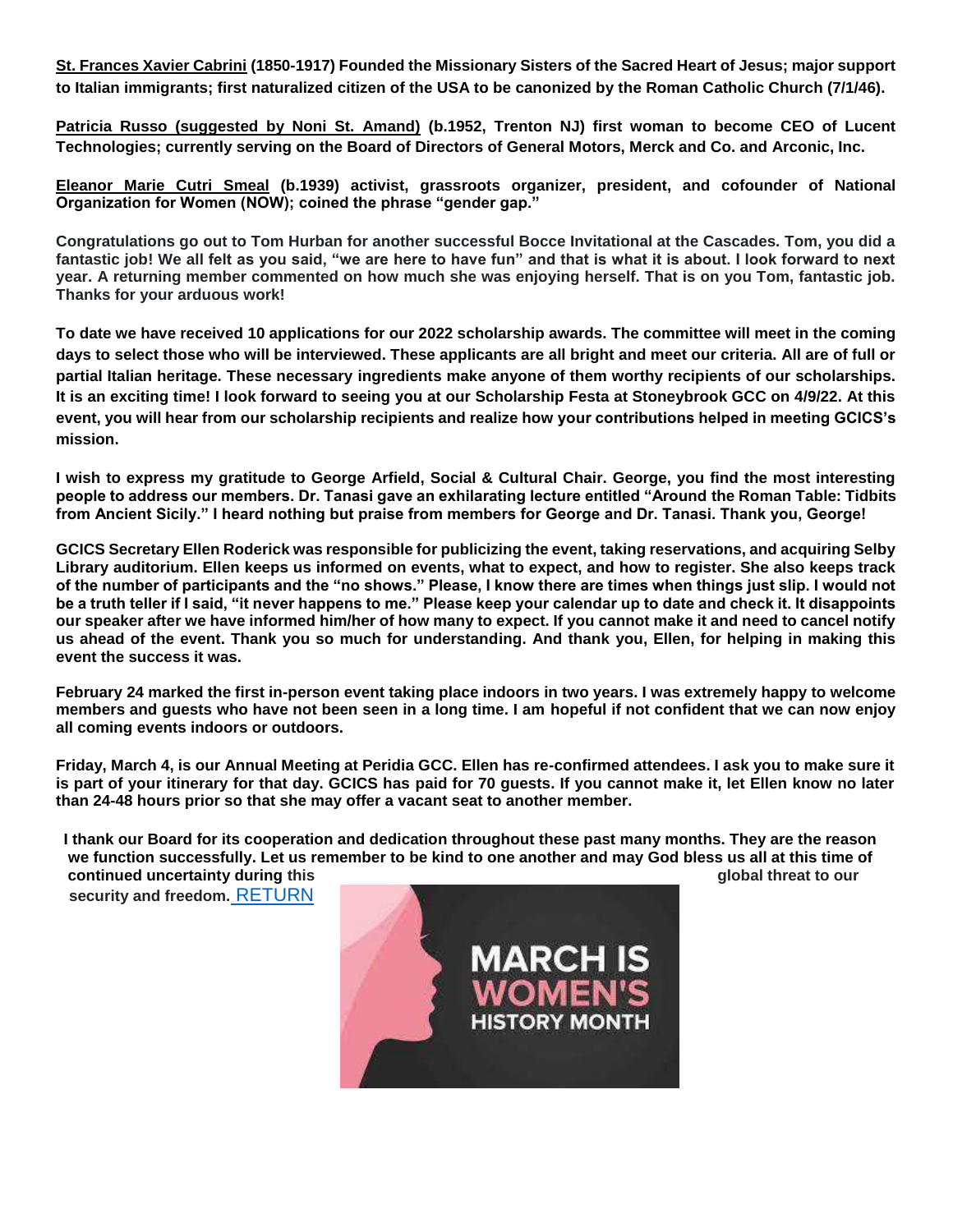## <span id="page-2-0"></span>St. Joseph Day Celebration



**The Board is delighted to announce our annual St. Joseph's Feast Day Celebration Luncheon. Don't delay in registering (see process below). We are presently at 145 members, so it is imperative that you register early if you plan to attend. The information is below. Mark your calendar, pay online or write your check, specify your entree order(s), and that takes care of it.**

**Then you can rest assured that you have a seat for the celebration. We hope our "Joseph's" and "Josephine's" will be with us; we love honoring them.**

**\*Event: GCICS St. Joseph's Feast Day Celebration Luncheon \*Date/Time: Sunday, March 20, 2022, 11:30-2:30 pm \*Location: Cafe Baci, 4001 So. Tamiami Trail, Sarasota, FL 34231 \*Cost: \$42 (includes gratuity; no tax needed) \*Payment:**

**You Are encouraged to pay online using our website. Directions are below. It takes only a few moments.**

**If not, mail a check (payable to GCICS) to Ellen Roderick, 770 So. Palm Ave, #1003, Sarasota, FL 34236 and specify menu entrée next to each name. I need to know who is eating which entrée.**

**\*Deadline: Must register online or I must have your check in hand by Tuesday, March 15, 2022.**

**\*Guidelines: You are asked to attend ONLY if you have been fully vaccinated (booster not included) and remain symptom-free. Your cooperation is appreciated. We want everyone to remain healthy in these unusual times and beyond. Understand that neither GCICS nor its directors are liable for healthrelated events at GCICS events.**

**\*Wear: Red in honor of St. Joseph; and name tag.**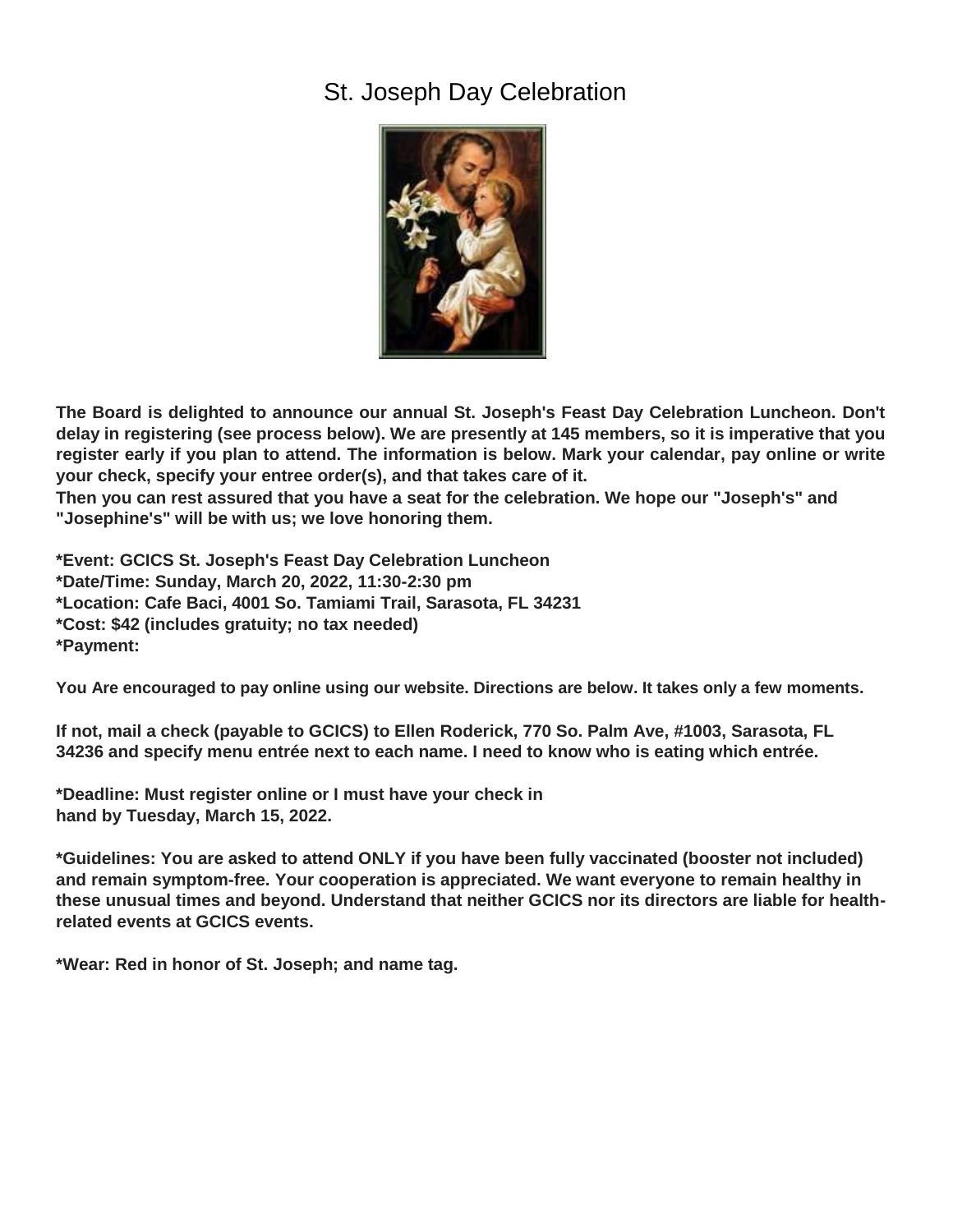# **Menu**

**\*Pasta with Marinara Sauce \*Baci Harvest Salad \*Italian Bread with Dipping Sauce \*Entree Choices (select one) --Flounder Alla Francese: dipped in egg batter, lemon, and capers --Chicken Marsala with marsala (wine) sauce & mushrooms --Eggplant Parmigiana \*Dessert: Homemade Tiramisu \*Beverages: Coffee or Tea \*Cash bar available (\$7 for glass of wine or beer) \*Questions: Call (Cell: 301-775-1344) Ellen Rodrick or email:itrain@erols.com**

#### **STEPS FOR PAYING ONLINE**

**\*Go to our website using this address: <http://www.gcics.org/payment> www.gcics.org/payment**

**\*On 1st page, check "Member", enter first & last name, email address, phone#, and click on the blue block.**

**\*On 2nd page, enter the total amount of your payment, then enter in the block directly below "St. Joseph" and list the name(s) of the person(s) for whom you are paying & their entrée choice. Please make sure you do this step.**

**\*Click PayPal checkout and the next page will come up. Complete what is needed.**

**\*Note: You do not need a PayPal account to pay for GCICS events. PayPal will accept your credit card directly. You will receive a confirmation email within an hour or so once you have completed the transaction.**

#### [RETURN](#page-0-1)

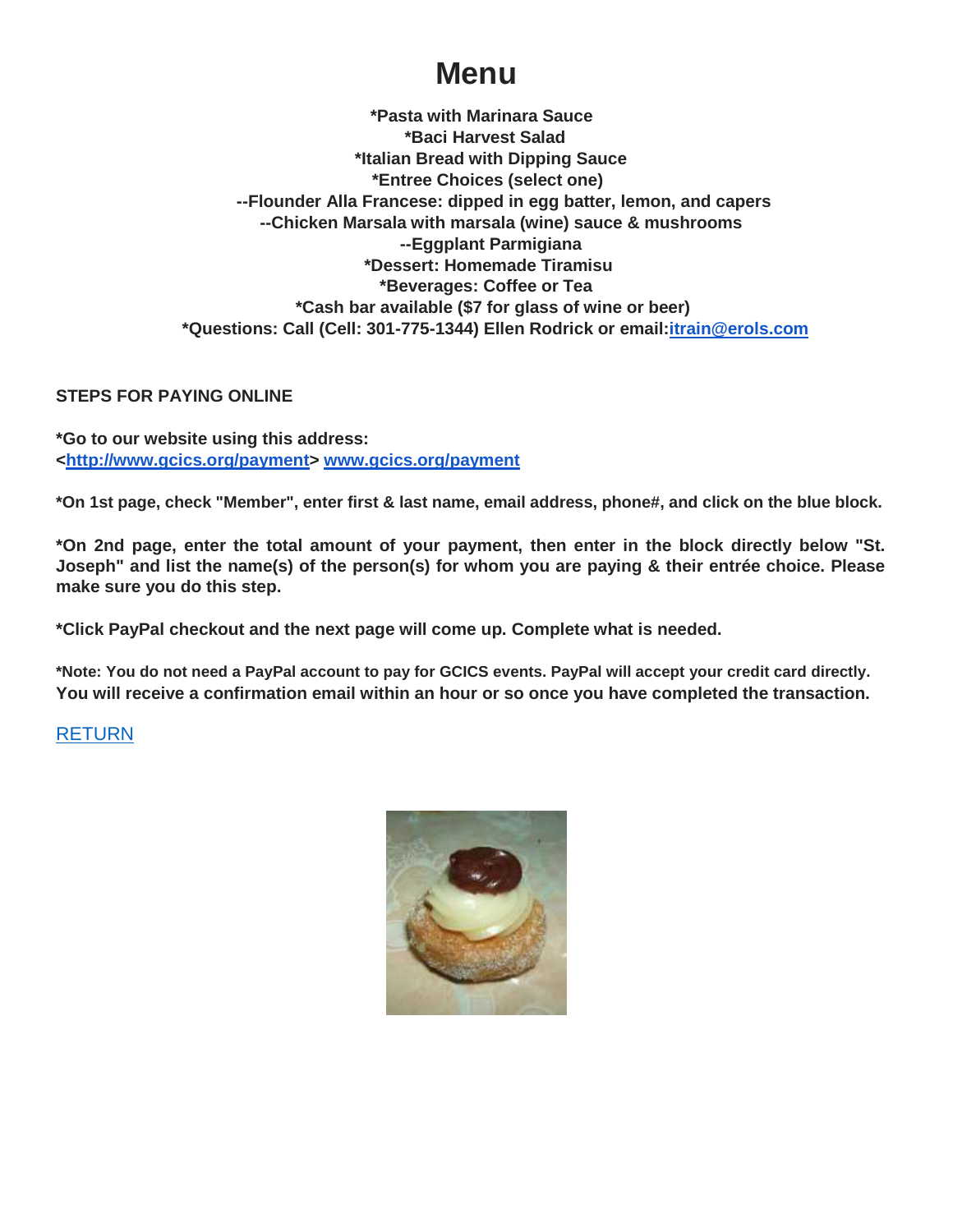## BOCCE CORNER NEWS

<span id="page-4-0"></span>

**The bocce invitational held at The Cascades on Saturday, Feb. 19 was**

**very successful. GCICS fielded eight teams of four. Many of our games were close but none were won. Play was from 1—4 with three matches for each team. The Cascades Italian American Organization [CIAO] was both gracious and courteous throughout the day. This continued to the trophy presentation as the score was not mentioned.**

**I should state that we played under a handicap as the courts are very different, being very hard and fast, unlike the court we use. We also had many new players. CIAO team members play very regularly! No complaints, we entered this competition fully knowing that we would be out gunned and that it was to be for FUN, and it was! Thank you to our brave players!**

**GCICS had over 50 attendees as others joined the cheerleading and pizza party which followed. The Cascades recently redecorated their large meeting hall where we enjoyed music, food and dancing. This was an excellent time to socialize! Everyone enjoyed antipasti, two types of pizza, wings, beer, wine, and soft drinks. Our members provided the desserts. We filled three long tables with delectable homemade delights. Maybe we should challenge them to make the desserts next time? I say we would win that match!**

**Come join us playing bocce from 2-4 on Sundays at the Conservation Foundation of the Gulf Coast grounds at 400 Palmetto Ave. in Osprey.**

**Questions? Tom Hurban, Bocce Chair 908 507 3048. dorisntom@gmail.com**



**Standing: Vince Amato, Julie Bondarenko, Mike DiMicele, Josephine Fontana Sitting: Carol Wilson, Lucille & Larry Samartin**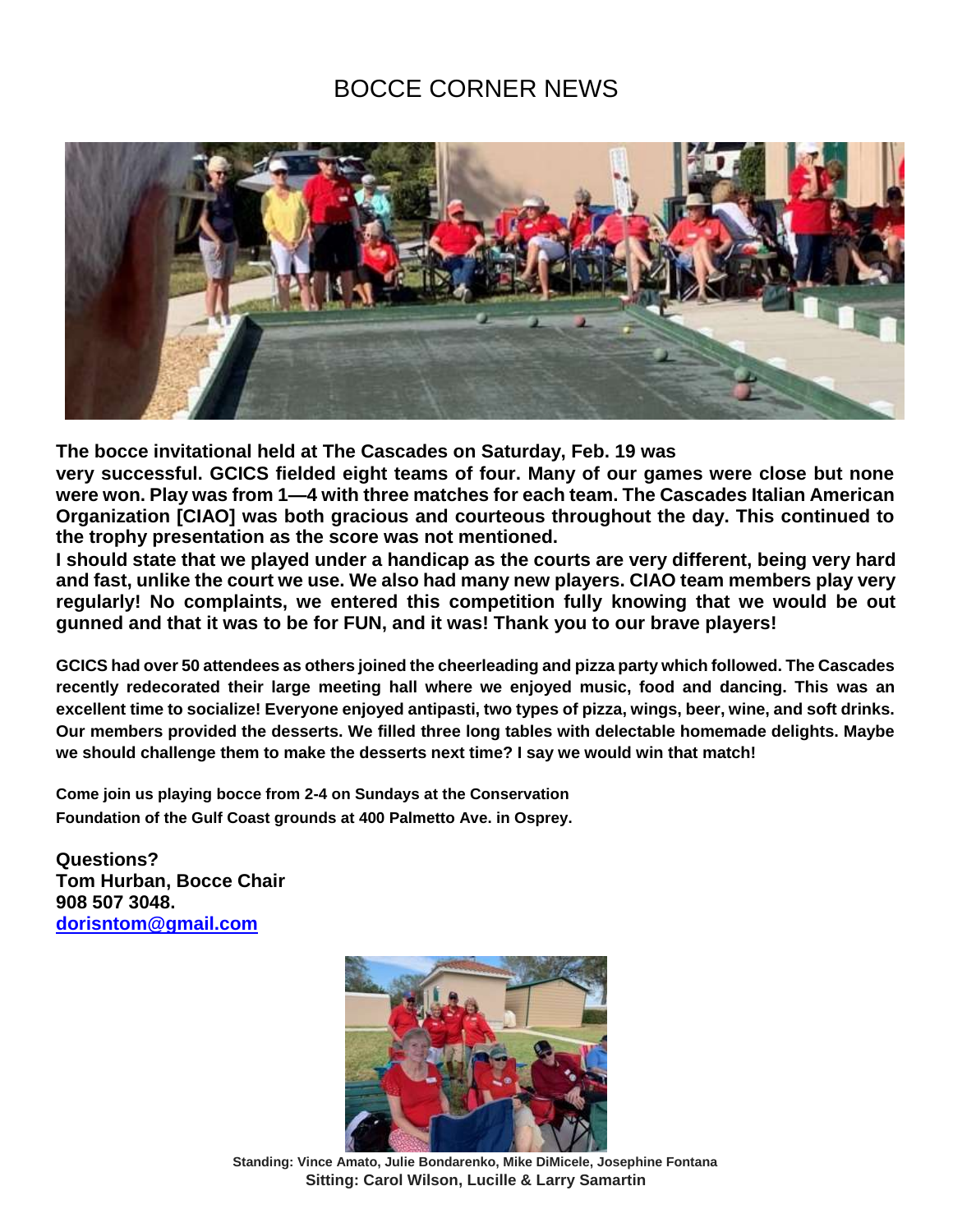



**Tom Hurban Carol DiCostanzo & Barb Scalise Janet DeAngelo & Vikki Altobelli**





**designed/Publix made**



**Special cake: Rosie Lumetta Ellen Roderick & Rosie Lumetta Vern & Noni St. Amand**





**Julie Bondarenko & Vin DeNicolas <b>George & Carol DiCostanzo** 





**Sheryl Lazzarotti with Bocce Ball [RETURN](#page-0-1)**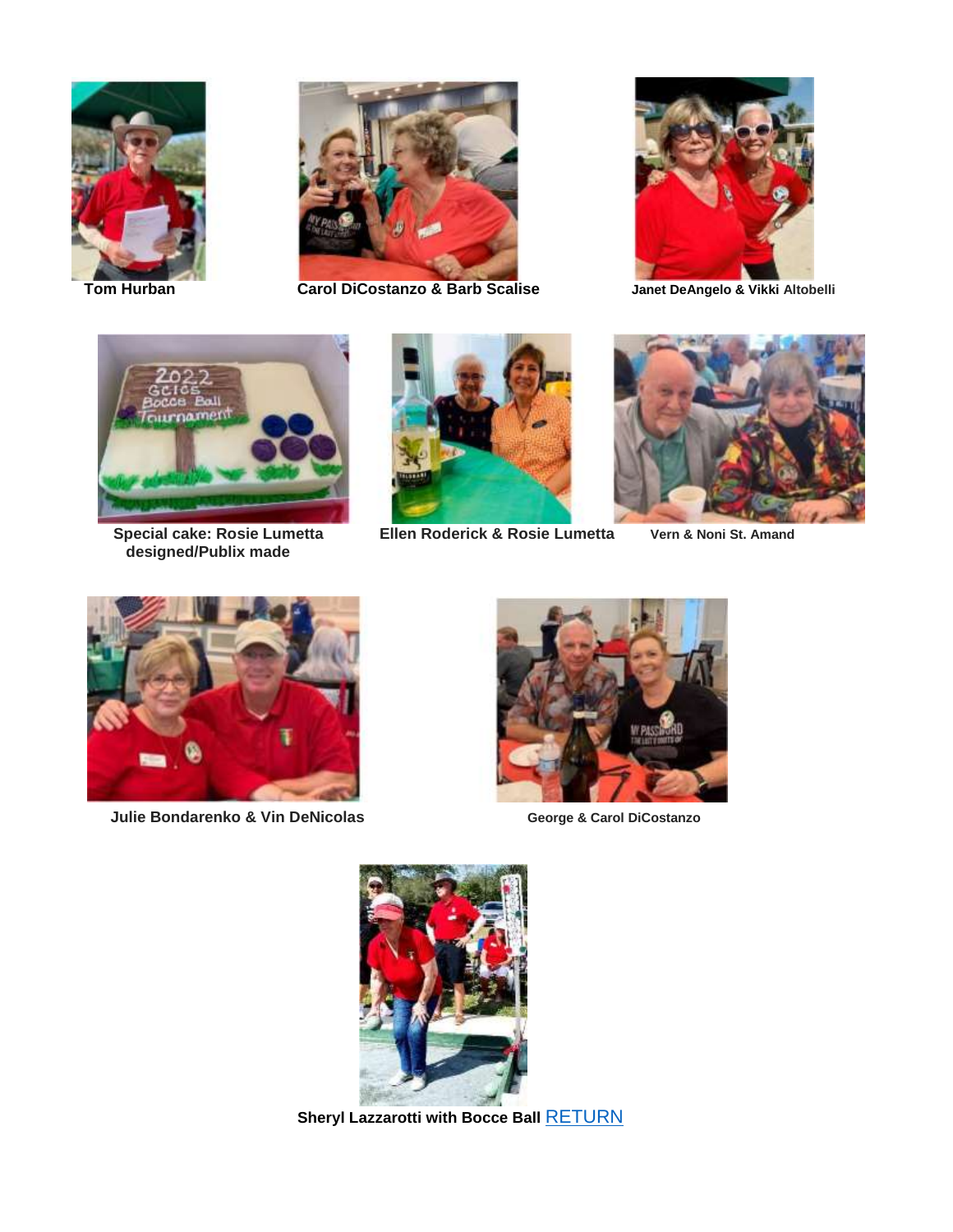## Dr. Davide Tanasi Lecture

#### **Review by George Arfield**



<span id="page-6-0"></span>**Were you to join the dinner table at the home of an aristocrat in the days of the Roman Empire you might be expected to feast on delicacies such as tongues from flamingoes (yes, those leggy, pink-feathered birds) and choice cuts of giraffe, camel and other such beasts that roamed the north of Africa in days of yore. Absent were many seasonings we now take for granted. Much of the food was accompanied by sauces and condiments that can best be described as stomach-turning. But times change and so do tastes.**

**Those were among the fascinating details provided by Dr. Davide Tanasi during his 90-minute-long presentation to GCICS members and special guests on February 24 at the Auditorium of Sarasota's Selby Library.**

**His illustrated lecture included closeups of magnificent mosaics that have been uncovered in Sicily, mainland Italy and North Africa.**

**Mosaics, Dr. Tanasi has said, "are among the most suggestive examples of ancient figurative art and they play a crucial role in the study of artistic trends, popular culture and daily life especially in Roman civilization."**

**The professor's groundbreaking techniques, combining archaeology with leading-edge digitalization, "have drastically changed the perspective of archaeologists and art historians on mosaics." The latter can provide illustrations of multiple aspects of life during those ancient times. Among the most important mosaics uncovered to date are "the outstanding ...complexes from Roman imperial villas of Sicily and Malta, such as the Sicilian sites of Villa del Casale at Piazza Armerina, Villa di Durrueli at Realmonte and Villa di Caddeddi at Noto and the Roman Domus of Rabat in Malta." A recurring theme is the procurement and consumption of food.**

**As noted in a publication by Dr. Tanasi, "from prehistory through the information age, food has been the foundation of economies." He noted that "the consumption of food is an unbroken reality of human history. It has touched everyone regardless of age, gender, race, class, or nationality. Despite this continuity of consumption, much has changed from how the ancient Romans baked their bread to how we purchase ours at the nearest Publix."**

**Now, using written, iconographic and archaeological sources combined with contributions from biomolecular chemistry, Dr. Tanasi brings the past to life. His pioneering work at the University of South Florida has been recognized by the University of South Florida where he is now a tenured full professor at USF's Department of History.**

**It is worth noting that as in past presentations, Dr. Tanasi appeared "pro bono," which allowed us to keep his presentation free of charge. GCICS members wishing to contribute to Dr. Tanasi's innovative work to uncover and preserve key aspects of Italy's early history can do so by visiting giving.usf.edu/online/gift/f/420187, a USF Foundation website. Donations are tax deductible.** [RETURN](#page-0-1)



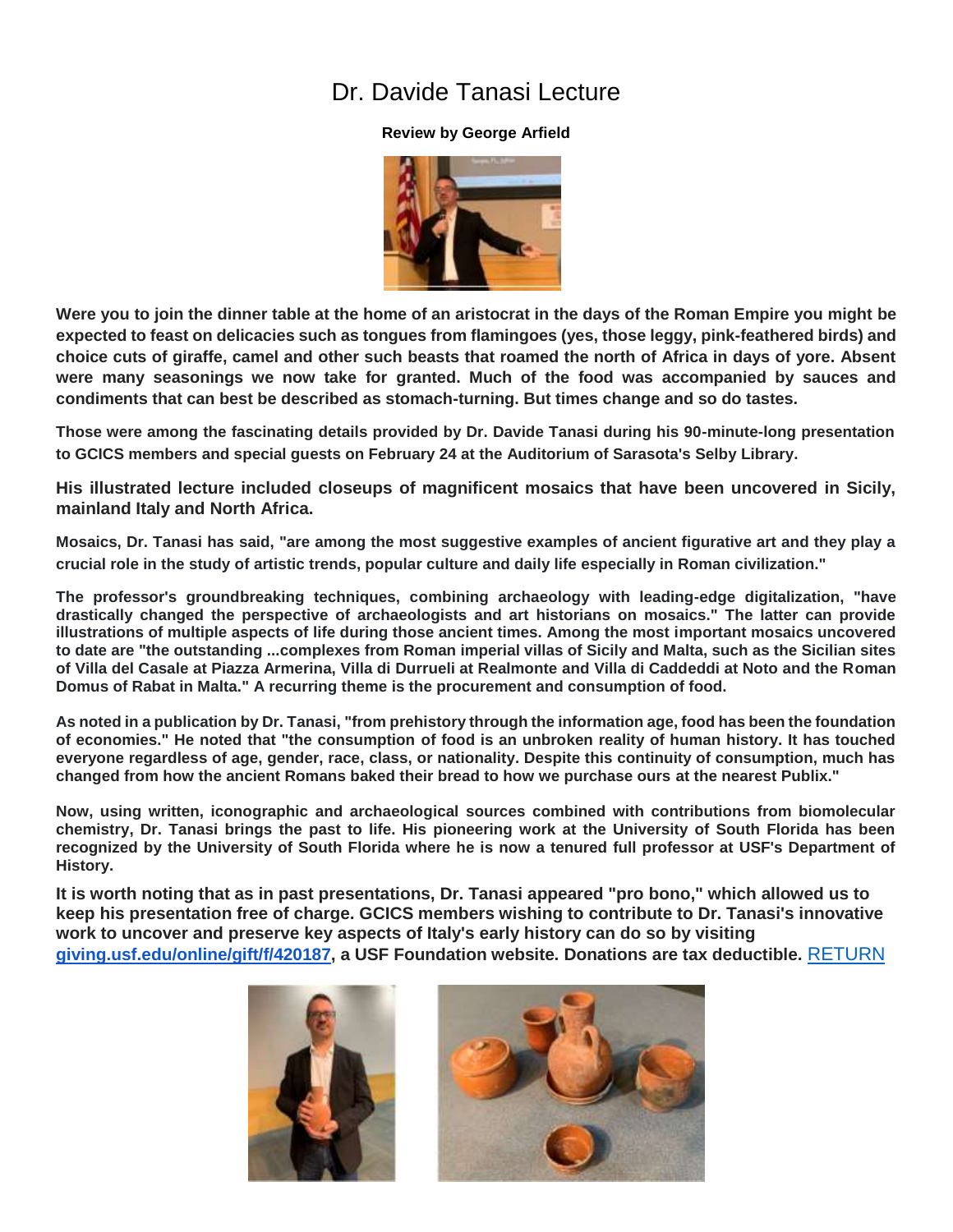## Italian Book Shelf

<span id="page-7-0"></span>

#### **The Stones of Florence, by Mary McCarthy 2013, 231 pages Review by Leita Kaldi Davis**

**When we went to Florence a few years ago, I was so grateful to have this book with me. Mary McCarthy (1912– 1989) was an American literary critic and author of more than two dozen books including the 1963 New York Times bestseller The Group. She was also an astute scholar of Italian art and architecture with insights that often shocked me.**

**In her amazing book, The Stones of Florence, at first, I thought she was quite cynical about the fabulous city.**

**"'How can you stand it?' This is the first thing the transient visitor to Florence, in summer, wants to know. … He means the noise, the traffic, and the heat, and something else besides, … the fact that Florence seems to him dull, drab, provincial."**

**What? I mean, the Renaissance began here; art and architecture flourished, not to mention commerce and banking. The Italian language was adopted from Tuscany! However, by the time I finished her book, I was awed by her incredible knowledge not only of Florence, but of all of Tuscany and, particularly, about Renaissance history and art. "With the discovery of perspective, itself a wizard science of numbers, painting, especially in Florence, where everything was pushed to extremes, became more and more a black art."**

**McCarthy writes that the newly discovered, secret oil process "…seems to connect painting even more closely with witchcraft." An element of sorcery even affected Leonardo, as she cites his self-portrait with white hair and beard, looking like Merlin or a druid image. Even the Mona Lisa, "… smiling her enigmatic smile, is certainly a witch."**

**McCarthy offers fascinating bits of trivia: There are no ruins in Florence because the Florentines aren't sentimental about their past. From Michelangelo to the Medicis to the story behind a statue's missing head, The Stones of Florence is Mary McCarthy's hymn to this unique city.** [RETURN](#page-0-1)